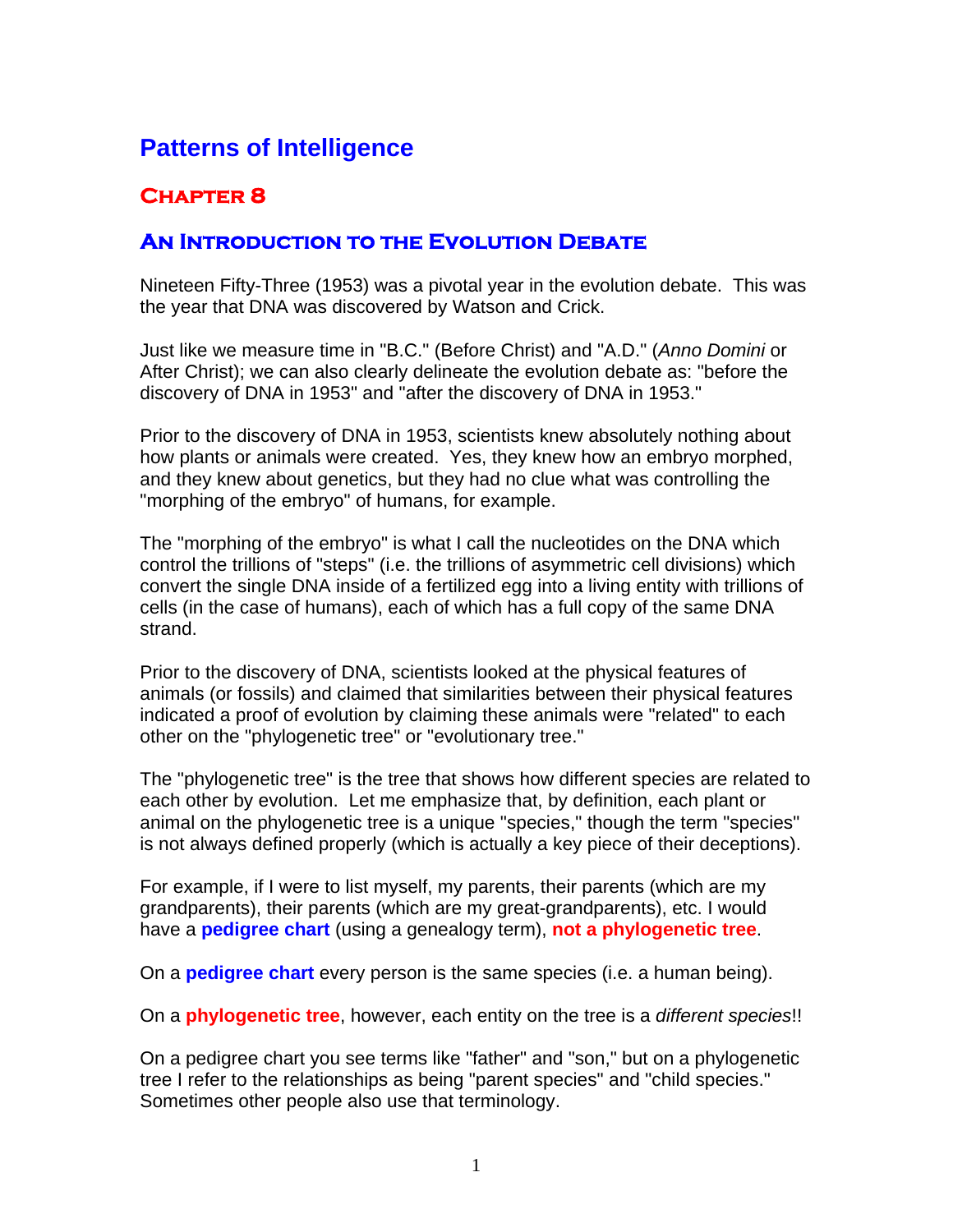"Morphology" is the science of studying the visible structures of different species to determine the evolutionary relationship between the species. Morphology became obsolete, as an argument for evolution, after the discovery of DNA, but it is still used.

The evolutionists continue to use archaic concepts because this has proven to be helpful in getting converts!! But from a scientific standpoint, "morphology" is obsolete as far as the evolution debate is concerned.

Prior to the discovery of DNA it was easy to support the theory of evolution. All you needed was someone to take a few species which had similar features and you needed someone to draw a phylogenetic tree.

Because of the vast number of animals which do live, and have lived, on this planet, almost all animals can be placed on a phylogenetic tree and be made to appear closely related to other species of animals.

Also, due to the vast number of animals which have lived on this earth, and do live on this earth, "transitional" species can usually be found. These are species which fill the gap (on the evolutionary tree) between two known species (which appear to be related to each other by evolution).

For example, with the right mix of a few key fossils; it can be claimed that there is evidence that land animals (e.g. hippopotamus) "evolved" into whales, as one of many examples of the **actual claims** of evolution.

But even with all of this visual "evidence" for the theory of evolution, all was not well for the evolutionists even before the discovery of DNA.

For example, there are many species of animals which do not appear to have "parent species" (the "parent species" is the species which had their DNA mutate into a "child species" on the phylogenetic tree) because of their unique and highly complex physical capabilities.

For example, the neck, heart, etc. of the giraffe and the unique, complex mechanisms which allow it to "stoop down" and drink without choking to death and having the blood vessels in their brain burst; do not have any parallels with other animals or fossils. In other words, giraffes have no obvious "parent species."

As a different type of example of a lack of parent species; let us consider the Cambrian Explosion. Many of the creatures found in the Canada Rockies have no known parent species.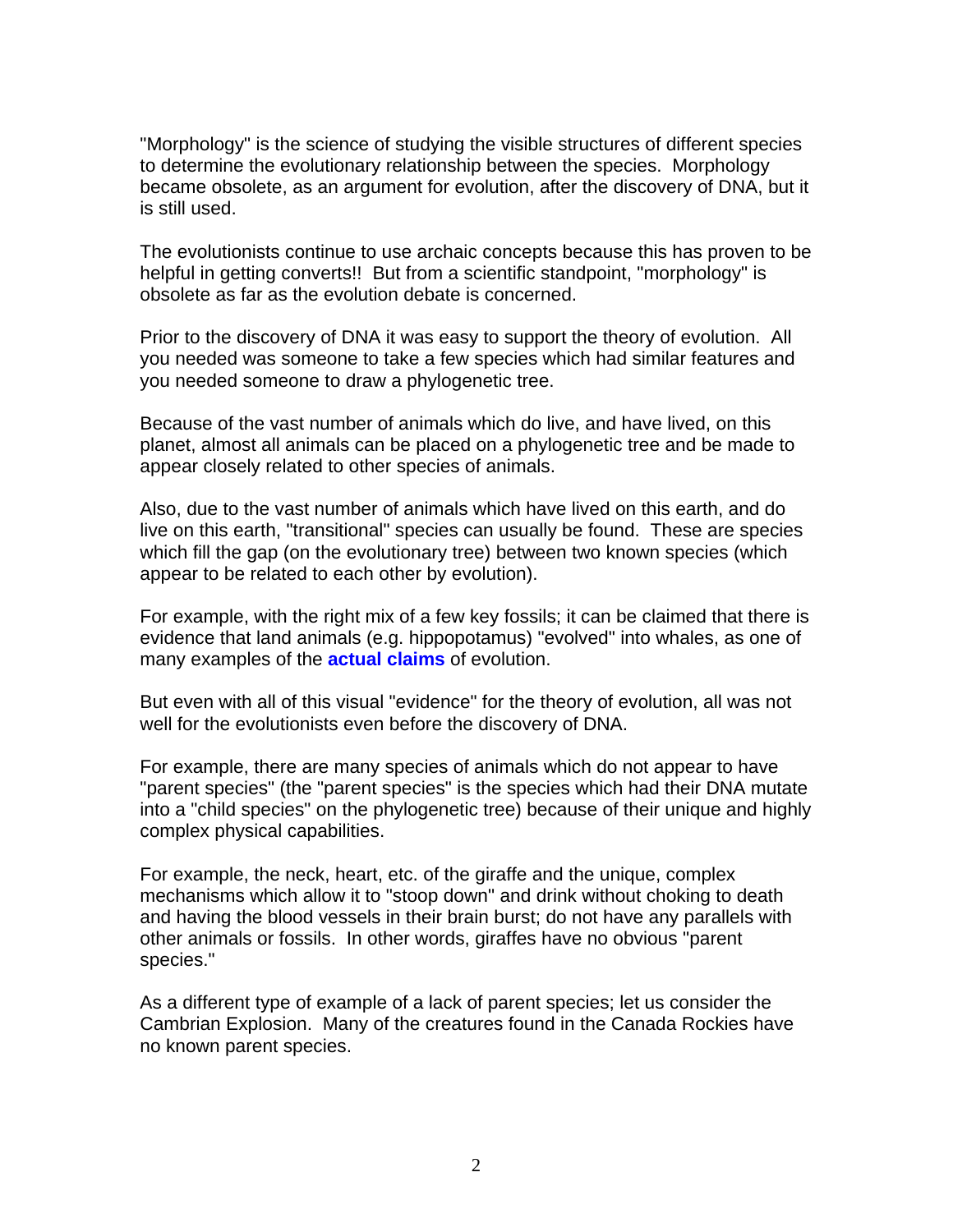The Cambrian Explosion brings up another issue. Darwin predicted that the number of new species found in the fossil record would gradually increase over time (i.e. this is called: "gradualism"), but the Cambrian Explosion discoveries do not fit that prediction. Many species, without any known "parent species," suddenly appeared in the fossil record.

One explanation for this lack of "parent species," in the fossil record, is that they simply haven't been found yet or that time has destroyed these transitional fossils.

Nevertheless, the problems for the theory of evolution are so well known that the scientific establishment coined the term "punctuated equilibrium" (i.e. that many species suddenly appeared in the fossil record) to take the place of "gradualism" because that is what they observed; based on many of the fossils they have found.

We immediately see a problem. Evolutionists embraced a term (i.e. punctuated equilibrium) which means exactly the opposite of what Darwin predicted (i.e. gradualism)!!

Instead of dropping Darwin's theories, they coined a new term and continued to endorse the theory of evolution using what visual "evidence" they had!! What is wrong with this picture?

But even using clever terminology, such as "punctuated equilibrium," was not saving the theory of evolution because people remembered Darwin's claims and it was obvious that the data from paleontologists was never going to support some of the key predictions of Darwin.

The fossil record was so flawed in several different ways that according to one author the theory of evolution was dying a slow death.

With the discovery of DNA in 1953 the theory of evolution should have died on the spot. Scientists now had to explain how a series of accidents could have created the highly complex DNA molecules of *millions* of different species.

As time went on things got even worse. As scientists started to unravel the *complexity, sophistication and functions* of DNA, the theory of evolution was looking worse and worse because the more complex and sophisticated DNA was found to be, the harder it was to explain that the DNA of each species was created by a long series of accidents to the DNA of a "parent species."

Note: "Accidentalism" is a term which is occasionally used to describe the core beliefs of the theory of evolution. The opposite of "accidentalism" is "design" or "creation."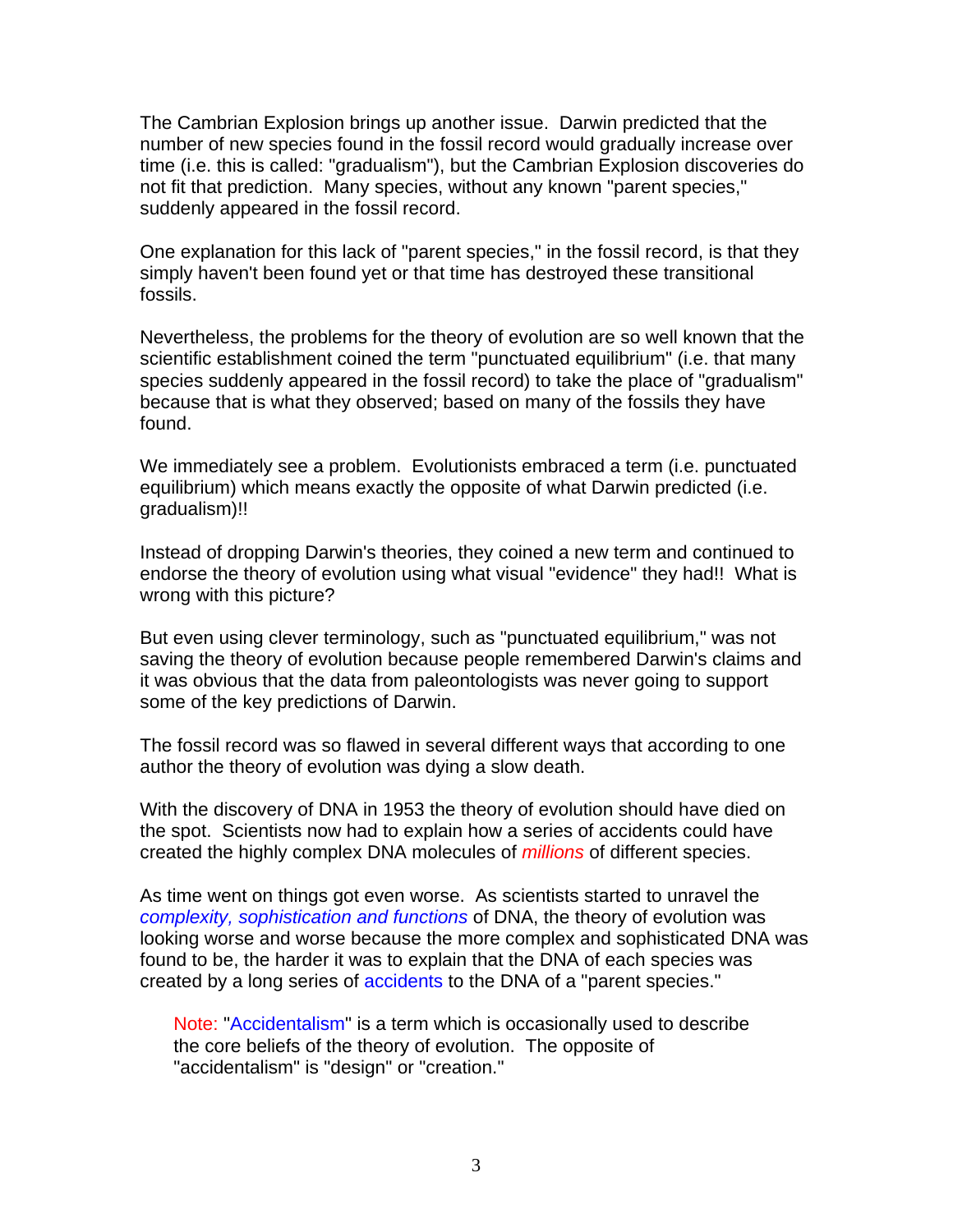For example, could an explosion in a junkyard, which was abandoned in 1946, create a brand new 2013 Cadillac that had its engine running, a CD player playing music (CDs and CD players did not exist in 1946), a satellite telephone (which also did not exist in 1946) and its headlights on?? Obviously not, and that is precisely why newer discoveries regarding the sophistication of DNA made the theory of evolution look more and more absurd,

In addition, it was learned that all plants and animals, and even single-celled organisms, have their own unique DNA or RNA. Thus, there were literally millions of unique sequences of DNA for living species and for some relatively recent extinct species (e.g. Neanderthal man, who may or may not have been a different species than humans - there is evidence both for and against this theory).

Suddenly, with the discovery of DNA, the significance of the phylogenetic tree totally changed. Scientists now had to explain where these complex molecules, called DNA, came from for every living and extinct species of plant, animal, etc.

The key question became: "how was the DNA of a 'parent species' *accidentally* mutated such that a new species, the 'child species,' was created with a new and improved DNA molecule?" And to make matters even more absurd, the "child species" was always considered to be a **superior species** compared to the "parent species."

And just as importantly, the claim was that were no errors in the evolutionary process, meaning there are not millions of giant graveyards of failed attempts to morph one highly sophisticated DNA strand into another highly sophisticated DNA strand (for the child species). The mutations were almost always perfect the first time!! What nonsense.

**Nowhere in all of science**, except the theory of evolution, is it claimed that random accidents ever created anything that was complex, functional and highly sophisticated. And evolution claims **it has happened millions of times with very few, if any, errors!!**

Has anyone ever taken a highly sophisticated computer program (DNA is largely a computer program which is a well known fact) and randomly mutated (i.e. modified) the binary code and ended up with a new computer program that did constructive things the original program didn't do?? Never, not once!!!

Yet evolution takes DNA, which is a computer program far, far more sophisticated than any computer program written by a human; and claims that millions of new DNA strands have been created by totally accidental events!!

*The score is zero (zero new and improved computer programs have been created by random accidents to previously existing computer*